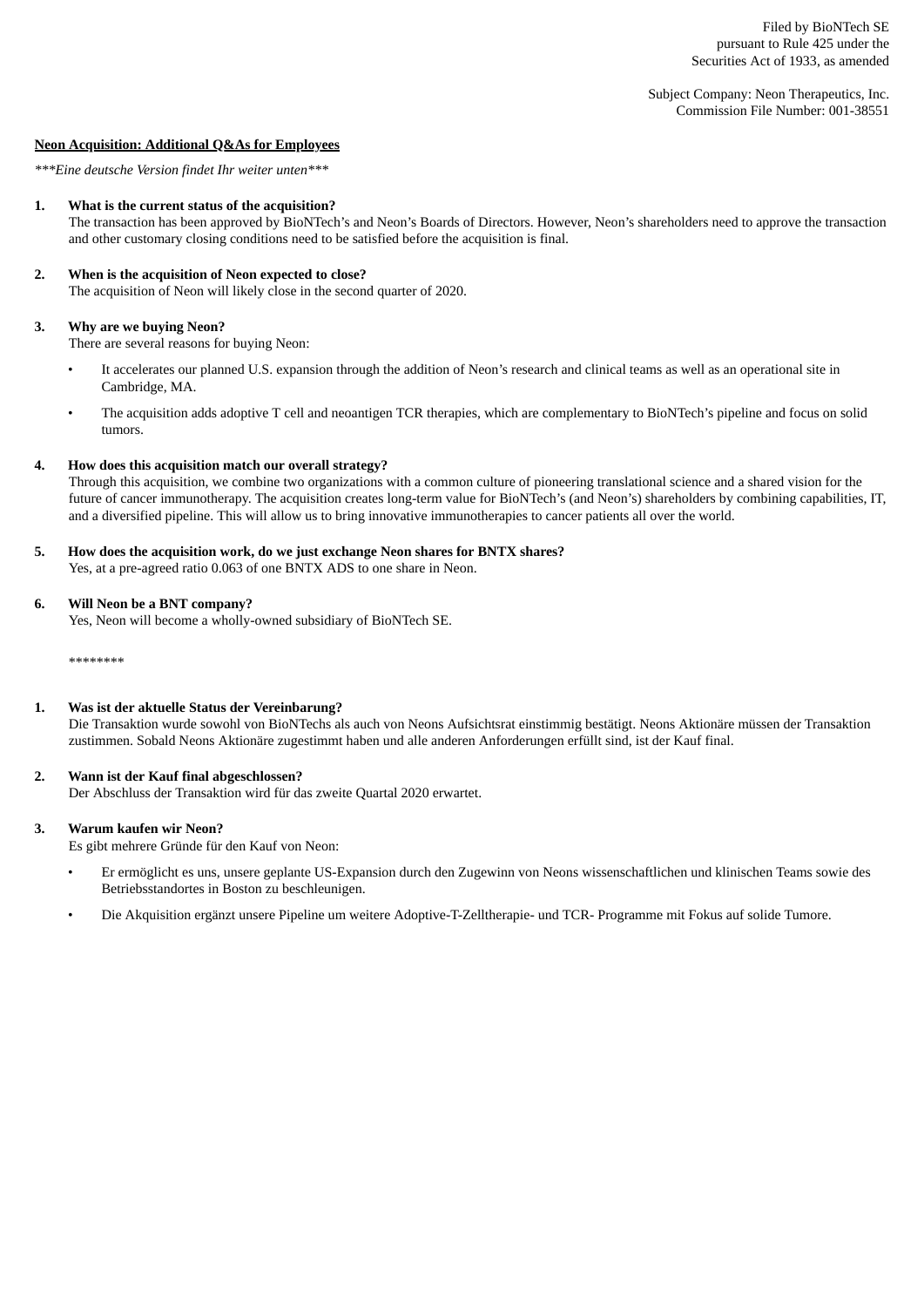# **4. Wie passt der Zukauf zu unserer Strategie?**

Durch die Akquisition verbinden wir zwei Organisationen mit einer Pionier-Kultur der translationalen Wissenschaft und einer gemeinsamen Vision für die Zukunft der Krebsimmuntherapie. Die Übernahme schafft langfristigen Wert für die Stakeholder von BioNTech (und Neon) durch die Kombination von Ressourcen, IT Systemen und Pipelines. Dies wird es ermöglichen, innovative Immuntherapien für Krebspatienten auf der ganzen Welt zu entwickeln.

#### **5. Wie funktioniert die Übernahme, tauschen wir nur Neon-Aktien gegen BNTX-Aktien?** Ja, zu einem festgelegten Umtauschkurs von 0.0063 BNTX ADS zu einer Neon-Aktie.

# **6. Wird Neon eine BNT Tochter werden?**

Ja, Neon wird eine 100-prozentige Tochter der BioNTech SE werden.

# **Important Additional Information and Where to Find It**

In connection with the proposed merger, BioNTech will file with the Securities and Exchange Commission (the "SEC") a Registration Statement on Form F-4 containing a proxy statement of Neon and a prospectus of BioNTech, and each of Neon and BioNTech may file with the SEC other documents regarding the proposed merger. The definitive proxy statement will be mailed to stockholders of Neon. INVESTORS AND SECURITY HOLDERS ARE URGED TO READ THE REGISTRATION STATEMENT ON FORM F-4 AND THE PROXY STATEMENT/PROSPECTUS, AS WELL AS ANY AMENDMENTS OR SUPPLEMENTS TO THOSE DOCUMENTS AND ANY OTHER RELEVANT DOCUMENTS TO BE FILED WITH THE SEC IN CONNECTION WITH THE PROPOSED MERGER, WHEN THEY BECOME AVAILABLE, BECAUSE THEY WILL CONTAIN IMPORTANT INFORMATION ABOUT BIONTECH, Neon AND THE PROPOSED MERGER.

Investors and security holders may obtain copies of these documents free of charge through the website maintained by the SEC at www.sec.gov or from BioNTech at its website, https://biontech.de, or from Neon at its website, https://Neon.com. Documents filed with the SEC by BioNTech will be available free of charge by accessing BioNTech's website under the heading Investors & Media, or, alternatively, by directing a request by telephone or mail to BioNTech at An der Goldgrube 12, 55131 Mainz, Germany, and documents filed with the SEC by Neon will be available free of charge by accessing Neon's website at https://neontherapeutics.com under the heading Investor Resources or, alternatively, by directing a request by telephone or mail to Neon at 40 Erie Street, Suite 110, Cambridge, MA 02139.

# **No Offer or Solicitation**

This Q&A does not constitute an offer to sell or the solicitation of an offer to buy any securities nor a solicitation of any vote or approval with respect to the proposed transaction or otherwise. No offering of securities shall be made except by means of a prospectus meeting the requirements of Section 10 of the U.S. Securities Act of 1933, as amended, and otherwise in accordance with applicable law.

# **Participants in Solicitation**

BioNTech and Neon and certain of their respective directors and executive officers and other members of management and employees may be deemed to be participants in the solicitation of proxies from the stockholders of Neon in respect of the proposed merger under the rules of the SEC. Information about Neon's directors and executive officers is available in Neon's definitive proxy statement dated April 26, 2019 for its 2019 Annual Meeting of Stockholders and certain of its Current Reports on Form 8-K. Information about BioNTech's directors and executive officers is available in BioNTech's Registration Statement on Form F-1 filed with the SEC on September 9, 2019, as amended. Other information regarding the participants in the proxy solicitation and a description of their direct and indirect interests, by security holdings or otherwise, will be contained in the proxy statement/prospectus and other relevant materials to be filed with the SEC regarding the proposed merger when they become available. Investors should read the proxy statement/prospectus carefully when it becomes available before making any voting or investment decisions. You may obtain free copies of these documents from Neon or BioNTech using the sources indicated above.